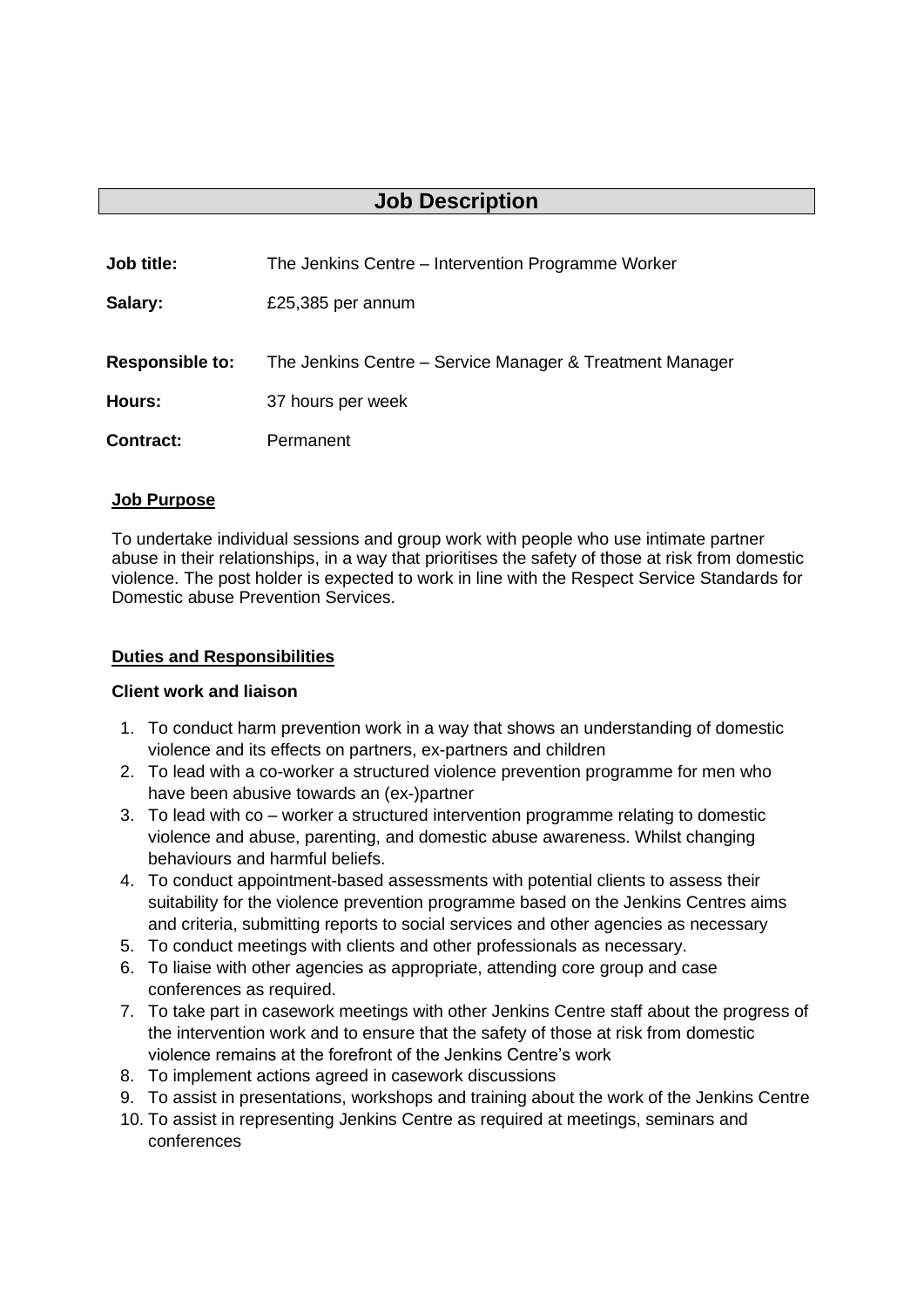### **Administration**

- 1. To assist with collecting information needed for monitoring purposes
- 2. To maintain up to date information on legal, housing and welfare issues relevant to domestic violence
- 3. To assist the Service Manager in producing statistical and other reports on work done within the Jenkins Centre to meet the requirements of commissioners and cooperating in the ongoing evaluation of the Jenkins Centre services
- 4. To maintain appropriate and GDPR compliant client records
- 5. To undertake evaluation questionnaires with women and men using the Jenkins **Centre**

#### **Sessional workers and volunteers**

- 1. To provide day to day support, advice and back up to sessional workers and/or volunteers
- 2. To assist and support sessional workers/volunteers working within the Jenkins **Centre**
- 3. To assist in recruitment, selection and training of sessional workers/volunteers

#### **Other**

- 1. To attend and contribute to weekly and monthly team meetings.
- 2. To assist the wider Freeva team as required
- 3. To attend and contribute to weekly risk and case management meetings
- 4. To attend and contribute to treatment management reviews and meetings
- 5. To attend line management sessions as requested and to provide information on client work, service delivery and organisational issues to the line manager
- 6. To implement decisions agreed in line management meetings
- 7. To participate in development policy, strategies and working practices of the Jenkins Centre by attending meetings and giving feedback as appropriate to others doing this work
- 8. To actively participate in the local forums, conferences supporting the development of effective responses to domestic violence.
- 9. To assist with general cover of the Make a change office Lincolnshire.
- 10. To conduct all work in a way that reflects the aims and principles of the Jenkins centre, in particular the centre's policies on anti-discriminatory practice, equal opportunities and confidentiality
- 11. To keep up to date with domestic violence issues and participate in relevant training as required
- 12. To prepare and develop training as an when required
- 13. To undertake other duties as reasonably requested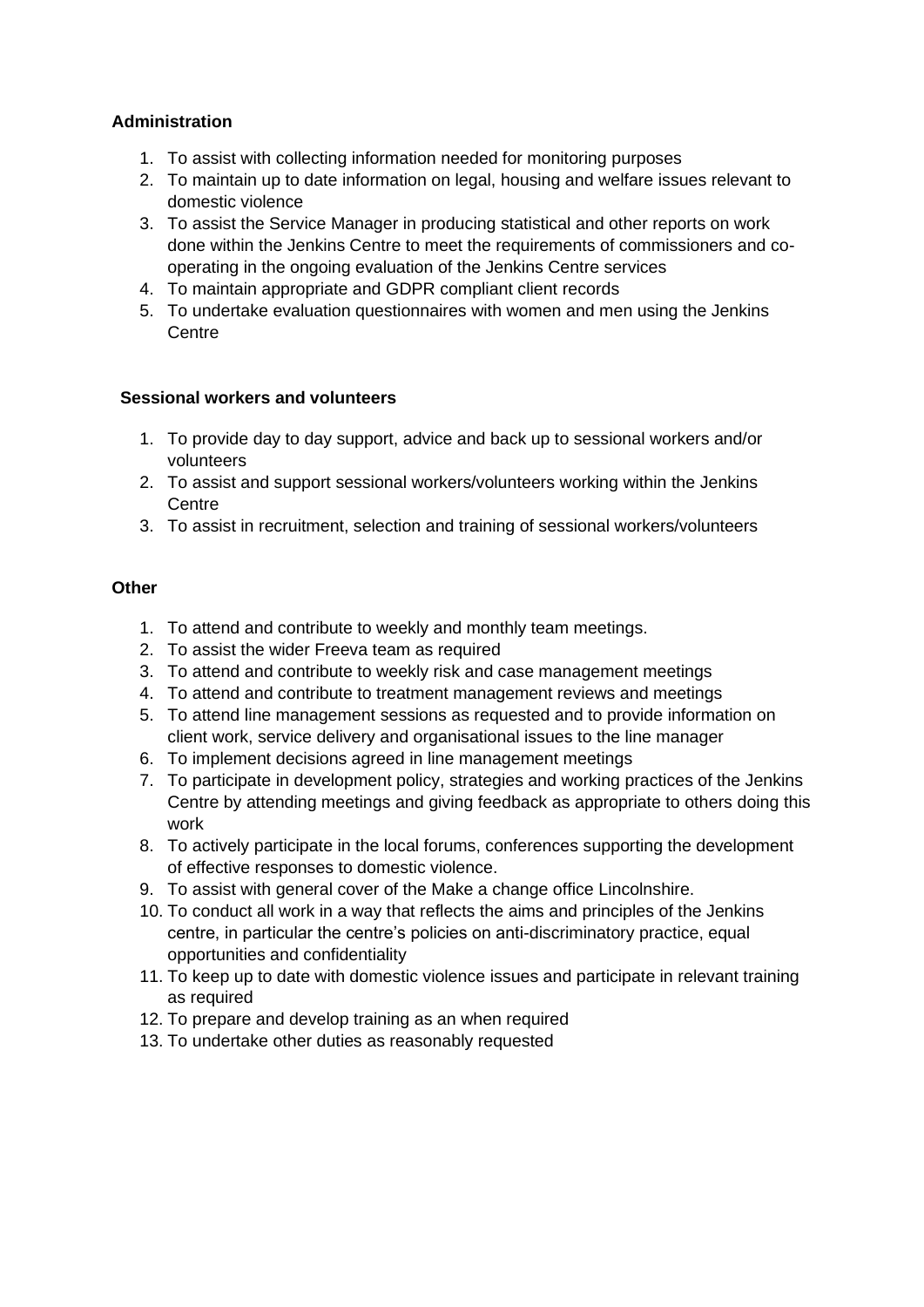# **Person Specification**

## **Area Criteria**

#### **Education & Desirable training** An honours degree or equivalent qualification (or alternatively substantial relevant experience) is essential.

A relevant professional qualification such as CQSW, Diploma in Counselling.

| <b>Experience</b><br>& | <b>Essential</b>                                                                                                                                                                                                                                                                                                                                                                                                                                                                                                                                                                                                                                                                                                   |  |
|------------------------|--------------------------------------------------------------------------------------------------------------------------------------------------------------------------------------------------------------------------------------------------------------------------------------------------------------------------------------------------------------------------------------------------------------------------------------------------------------------------------------------------------------------------------------------------------------------------------------------------------------------------------------------------------------------------------------------------------------------|--|
| Knowledge              | 1. An understanding of the nature of domestic violence and its effects on<br>women and children                                                                                                                                                                                                                                                                                                                                                                                                                                                                                                                                                                                                                    |  |
|                        | 2. An understanding of why some men use abusive behaviours towards<br>women in relationships and the range of models used in addressing<br>this behaviour                                                                                                                                                                                                                                                                                                                                                                                                                                                                                                                                                          |  |
|                        | 3. Experience of providing one-to-one counselling, or group work with<br>men                                                                                                                                                                                                                                                                                                                                                                                                                                                                                                                                                                                                                                       |  |
|                        | 4. Experience of co-facilitating groups                                                                                                                                                                                                                                                                                                                                                                                                                                                                                                                                                                                                                                                                            |  |
|                        | 5. Experience of working in domestic violence and abuse or child<br>protection                                                                                                                                                                                                                                                                                                                                                                                                                                                                                                                                                                                                                                     |  |
|                        | 6. An understanding of the child protection system/safeguarding children<br>and adults.                                                                                                                                                                                                                                                                                                                                                                                                                                                                                                                                                                                                                            |  |
|                        | Desirable:                                                                                                                                                                                                                                                                                                                                                                                                                                                                                                                                                                                                                                                                                                         |  |
|                        | 1. An understanding of risk factors in perpetrators of domestic violence<br>2. An understanding of domestic violence in the context of women's<br>violence towards male partners, domestic violence in same sex<br>relationships, young people's violence towards parents and so called<br>honour based violence<br>3. An understanding of the criminal justice system in relation to domestic<br>violence and the other legal options available to those experiencing<br>domestic violence<br>4. Experience of working with men on the issues of violence and abuse<br>towards women<br>5. Experience of liaising with social workers and other professionals<br>from a range of statutory and voluntary agencies |  |
|                        | 6. Experience in a working with clients in a mental health and/ or<br>substance misuse setting.                                                                                                                                                                                                                                                                                                                                                                                                                                                                                                                                                                                                                    |  |
| Dareonal               | <b>Eccontial</b>                                                                                                                                                                                                                                                                                                                                                                                                                                                                                                                                                                                                                                                                                                   |  |

**Personal Attributes Essential**